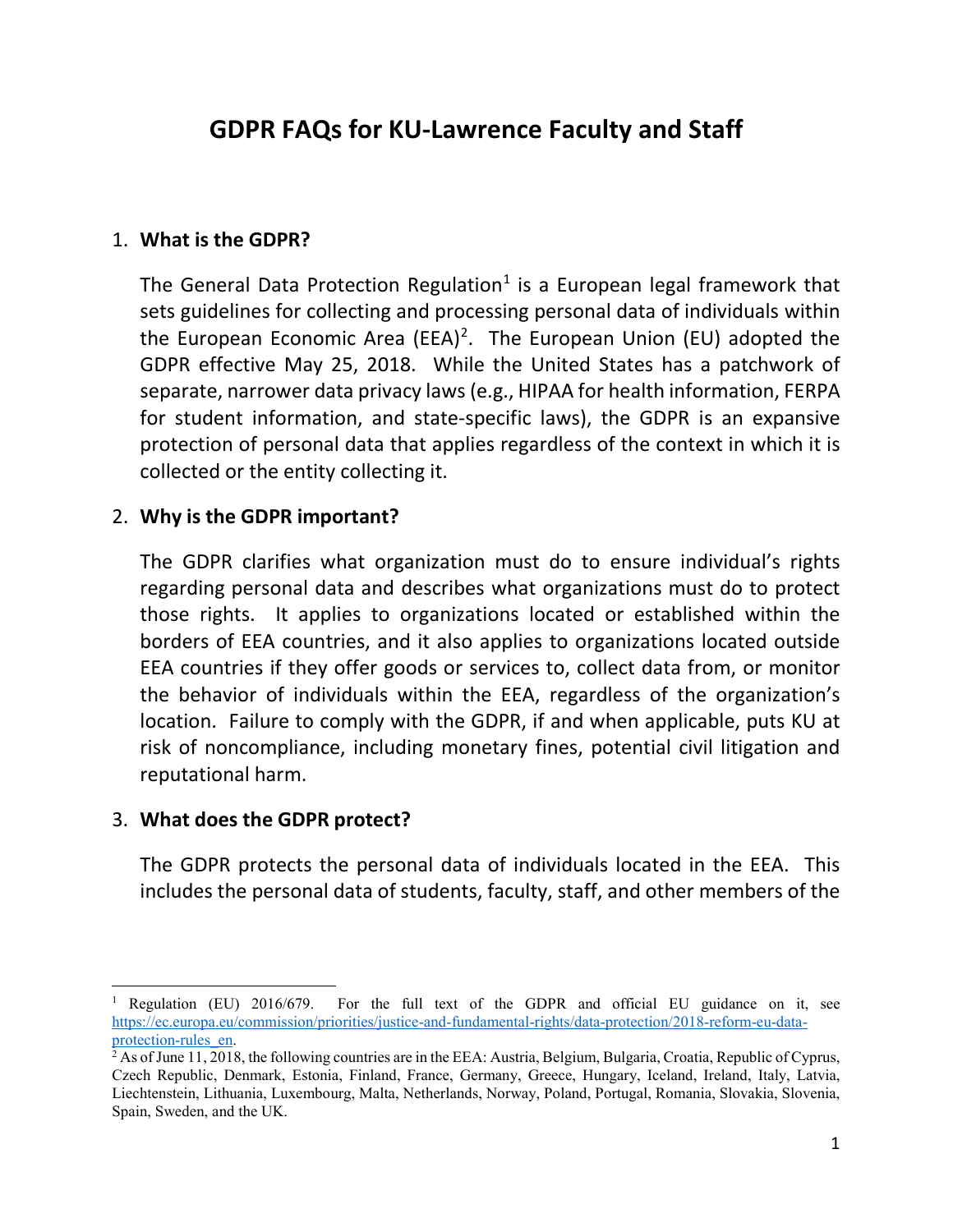KU community, such as applicants, web site visitors, visiting scholars, alumni and others, who are:

- Permanently residing in the EEA, including students taking classes online;
- Temporarily located in the EEA and accessing KU services, including services related to academic studies, employment or research; or
- Individuals whose data KU collects as part of a research project that is stored or processed by KU, or KU's agents or contractors.

# 4. **What is the purpose of the GDPR?**

The purpose of the GDPR is to make sure that any personal data collected within the EEA is collected, stored, and used:

- to the minimum extent necessary;
- for a legitimate, legal purpose;
- in a secure, accurate and controlled way;
- in a way that is transparent to the people from whom it was collected and respectful of their "right to be forgotten."

### 5. **What are some of the key GDPR definitions?**

- Personal data: any information that relates to an identified or identifiable *living* individual. This includes any information that organizations or individuals can use to identify a person. Examples include names, addresses, identification numbers, photos, email addresses, social media posts, computer IP addresses, etc.
- Sensitive Personal Data: any special category of personal data that is subject to additional protections. These are personal data revealing: racial or ethnic origin, political opinions, religious or philosophical beliefs, or trade union membership, and the processing of genetic data, biometric data for the purpose of uniquely identifying the individual data subject, and data concerning health, sex life or sexual orientation.
- Processing: any operation or set of operations which is performed on personal data or on sets of personal data, whether or not by automated means, such as collection, recording, organization, structuring, storage, adaptation or alteration, retrieval, consultation, use, disclosure by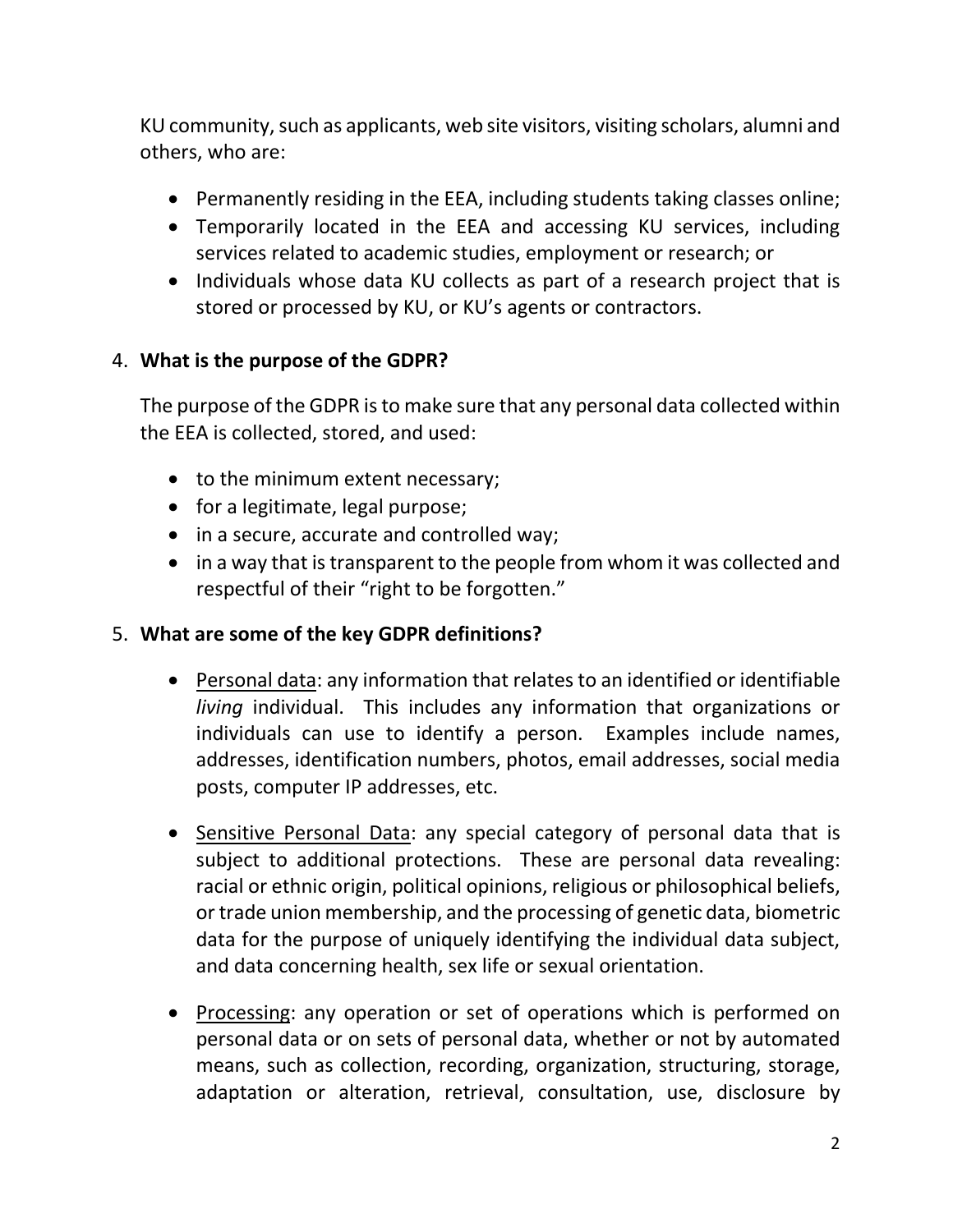transmission, dissemination or otherwise making available, alignment or combination, restriction, erasure or destruction.

- Controller: an entity which, alone or jointly with others, determines the purposes and means of the processing of personal data. In the majority of cases where KU is dealing with a third party with access to personal data, KU is acting as the data controller and is obligated to protect the personal data.
- Processor: an entity which processes personal data on behalf of the controller. In situations where KU is dealing with a third party with access to personal data, the third party is likely acting as the data processor and is obligated to protect the personal data. However, KU has the main obligation of protection as the data controller.

# 6. **Does the GDPR apply to an EU citizen living in the US?**

The GDPR will only apply to the personal data of an individual located in the EEA. Any personal data collected outside the EEA will not be subject to the GDPR.

## 7. **Does the GDPR apply to a US citizen going to study abroad in the EEA?**

Yes, any personal data collected about an individual while that individual is in the EEA will be subject to the GDPR. Any personal data collected outside the EEA will not be subject to the GDPR.

# 8. **Does the GDPR apply to filing systems made up of hard copies of documents (data recorded physically on paper versus digitally)?**

Yes, the GDPR applies to personal data in any format, whether paper or digital or electronic.

### 9. **Does the GDPR apply to data that we store and manage through automation?**

Yes, personal data processed and stored through automation is within the scope of the GDPR.

### 10.**Do individuals have specific rights under the GDPR?**

Individuals have numerous rights under the GDPR, including: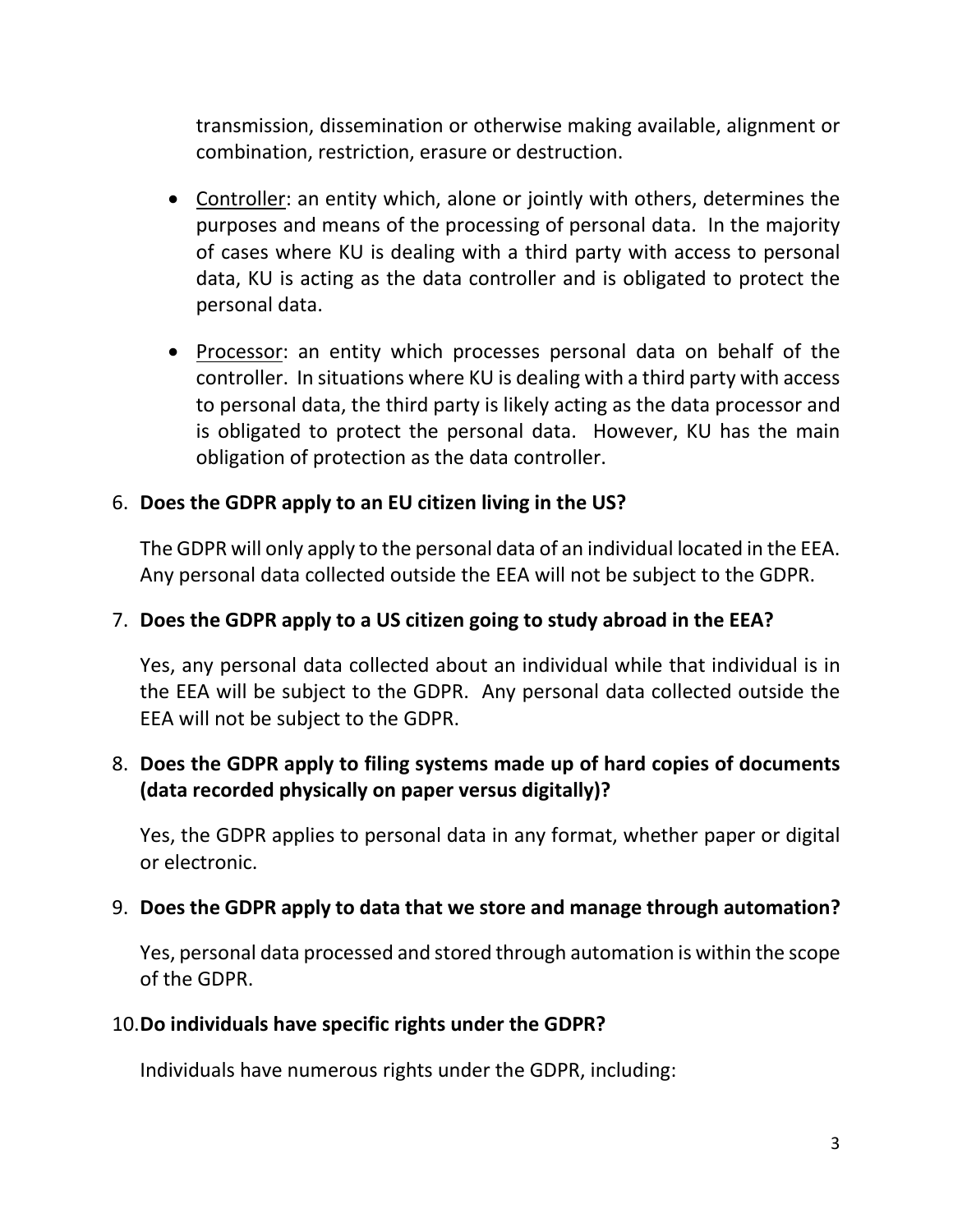- to request access to, and a copy of, Personal Data;
- to have inaccurate Personal Data corrected;
- to restrict the use or processing of Personal Data;
- to request the erasure of Personal Data, subject to law or legitimate grounds;
- to data portability;
- to object to processing if public interest or legitimate interest is the basis for processing, subject to legitimate grounds or defense of legal claims; and
- the right to withdraw consent to the use of Personal Data.

# 11.**Will KU have a Data Protection Officer (DPO)?**

The DPO for the Lawrence Campus is: Tiffany Robinson, Assistant Vice Provost, Office of the University Registrar, [tiffany.robinson@ku.edu.](mailto:tiffany.robinson@ku.edu) Additional contact information is provided in the [Data Protection Privacy Notice.](http://policy.ku.edu/general-counsel/data-protection-privacy-notice)

### 12.**When does the GDPR take effect?**

The GDPR is already in effect, as of May 25, 2018.

### 13.**When and why does KU have to comply with the GDPR?**

If KU is conducting business (which would include education and research activities) within the EEA, in person, over the web or via a third party, then GDPR applies to us. Specifically, anytime KU is collecting or processing personal data that was collected from the EEA, KU is obligated to comply with the GDPR. Even if KU staff never sets foot in the EEA, or the individual is not a citizen of the EEA, GDPR will apply if the personal data originated within the EEA. This means that the GDPR has far-reaching implications for KU faculty and staff, as well as KU operations, such as admissions, athletics, research and international programs.

# 14.**Does KU have a plan for addressing the GDPR?**

KU is implementing a GDPR compliance program. KU has a cross-departmental working group that is collaborating to develop and implement GDPR compliance efforts. Some efforts include data inventory, documentation of the legal basis for processing data, obtaining consent where required, faculty and staff awareness, amendment of third-party contracts and continued monitoring of GDPR guidance and enforcement action. KU will monitor how the GDPR is